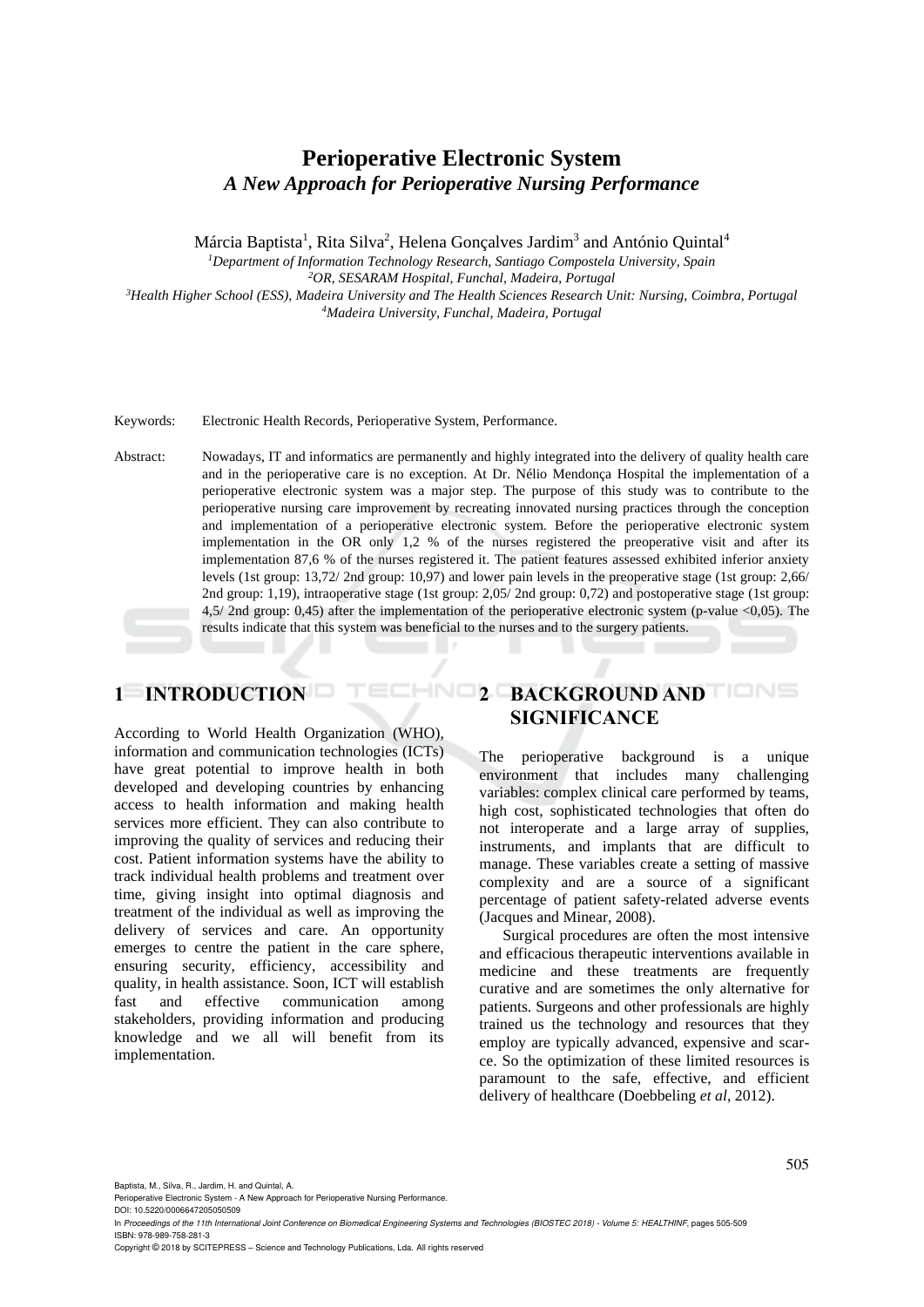Perioperative information technology has the potential to improve the quality of health care, reduce costs, decrease medication administration errors, reduce time spent on paperwork, increase management efficacy and allow affordable access to health care. Researchers concluded that IT or automation of aspects of the surgical patient preparation process and the coordination and management of surgical equipment has the potential to increase the speed of information exchange, reduce interruptions to clinicians and decrease the possibility of adverse events in the perioperative setting. With migration to the use of an electronic health record (EHR) in the operating room (OR), time that nurses previously spent on paperwork and administrative functions can be dedicated to providing better patient care and ensuring accuracy in documentation (Sweeney, 2010).

#### **2.1 Electronic Health Record**

The electronic health record (EHR) is a particular document consisting on a set of information, signs and images recorded, generated from facts, such as, events and health situations; the assistance he provided and can be of legal character, confidential and scientific, enabling communication between the members of the multidisciplinary team and continuity of care to the client. HER systems have the potential to transform the health care system from a mostly paper-based industry to one that utilizes clinical and other pieces of information to assist providers in delivering higher quality of care to their patients (Menachemi and Collum, 2011).

The use of the EHR in the perioperative set offers great advantages to the perioperative team through the creation of accessibility of all patients' information in one location. Additionally, for many patients, the perioperative setting is the initial entry point into the health care system, either through scheduled or unscheduled surgery. Correct and efficient use of the EHR can improve communication throughout the system and help create a safer and more efficient patient-centered experience. Additional advantages of EHR use in the perioperative setting include clear communication of information to other departments and effectively capturing workload, standardize perioperative nursing procedures, optimize the OR management process, adapt the nursing interventions to the patient needs, improve the quality of *customer service* in the OR. Patient care is enhanced and improved when information can be easily accessed. In addition, there is less repetition of patient information gathered and included in documentation. These advantages aid in the provision of safe handoffs, leading to safe patient care and improved communication throughout the health care system. These advantages also address the exposed gap involving the transfer of care that takes place every day as patients move in and out of the operative areas (Yontz *et al*, 2015).

This trend will continue as improvements are made in computer hardware, software, and telecommunication infrastructure and as countries develop the skills necessary to implement electronic data storage and transmission systems (WHO, 2012).

## **3 STUDY PURPOSE**

Contribute to the perioperative nursing care improvement by recreating innovated nursing practices through the conception and implementation of a perioperative electronic system.

# **4 STUDY OBJECTIVES**

Construct and implement a perioperative nursing electronic system at Doctor Nélio Mendonça Hospital;

Evaluate health gains through the application of a dynamic and holistic model created for surgery patient features and perioperative nursing practices;

Calculate perioperative nursing production and quality indicators.

## **5 METHODOLOGY**

#### **5.1 Sample and Setting**

The setting for this project was the OR at Dr. Nélio Mendonça Hospital.

Perioperative nurses and surgery patients divided in two stages: before and after the implementation of the electronic system were the targeted populations for this project.

This sample population was considered as causal or as a matter of convenience and it was characterized as non-probabilistic. The 113 nurses were divided in two groups: the 1st group had 83 nurses and 2nd had 30 nurses. These nurses came from all areas of operative services. All the nurses were invited to participate in the study. Inclusion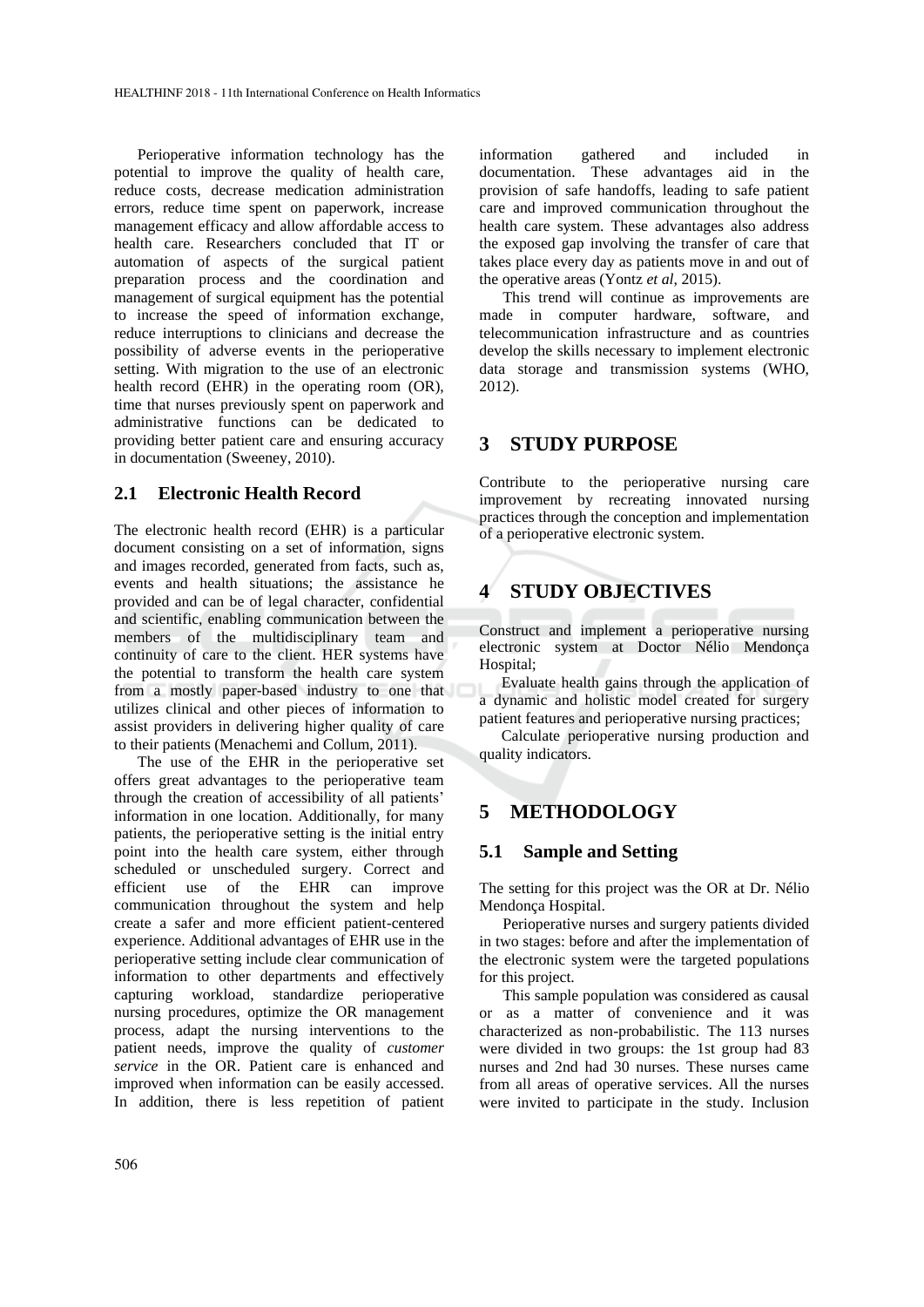criteria for the sample included the following: must be a perioperative registered nurse.

There was a second sample of 460 surgery patients also divide in two groups with 230 patients in each one. Inclusion criteria for this sample included patients with 65 years old and more for elective surgery with no signs of cognitive deficit.

### **5.2 Design**

An observational, quantitative and descriptive survey design was used to determine perioperative nursing practices towards the use of the electronic system in providing.

Regarding the surgery patients, a correlational and longitudinal study design was performed to evaluate health gains.

### **5.3 Data Collection**

An observation grid was prepared for the perioperative nurses in the intraoperative, postoperative and preoperative stages. For the surgery patients, a questionnaire was used to gather demographic data, clinical data, the Amsterdam Preoperative Anxiety and Information Scale (APAIS), Spielberger State-Trait Anxiety Inventory (STAI), postoperative pain, pressure ulcers, the Barthel scale and the risk of falling.

# **5.4 Preparedness Planning**

#### **5.4.1 Electronic Perioperative System Creation and Implementation**

First of all, for the Electronic Perioperative System conception and implementation a task force was gathered, including surgeons, anesthesiologists, nurses and computer engineers.

The main stages included:

- Presentation of the Perioperative Electronic System to surgeons, anaesthetists, perioperative nurses and others involved in the surgical process;
- Clarification of its implementation;
- Elucidation of the advantages of improving assistance care, with greater security to the surgical process, not only for the patient, but also for health professionals and units;
- Alert to the importance of this system as a knowledge management tool, innovating and developing the perioperative process by gathering production, structure, process and outcome indicators.

A literature review on perioperative nursing was performed with special consideration for external / internal norms, guidelines and mandatory protocols inherent to the OR and perioperative nursing records from imperative organizations (DGS, ACSS, Dr. Nélio Mendonça Hospital) to assure its execution.

The intervention strategies established periodic meetings with the different intervening areas; training session's development for surgical services nurses in the OR and in the "Perioperative Nursing" situation; monitoring and evaluating perioperative electronic system procedures; continued adjustment and development and confidentiality concerning the use of clinical data.

This system was designed with a specific layout, for the surgical procedure which gathers the main stages: intraoperative, postoperative and preoperative processes. This system implementation led all professionals like surgeons, anaesthesiologists, nurses and other technicians to work in an organized manner in one platform, with more detailed, standard, completed and updated procedures following Direção Geral da Saúde guidelines and policies. New data was registered like patients surgical times, which were not yet accounted for, surgical safety checklist was also filled, with direct connection to the national database, surgical infection HELICS epidemiological surveillance, updated waiting lists and others, and therefore suitable for perioperative reality.

#### $N =$ **5.4.2 Perioperative Nurses Observation**

In the preoperative stage a preoperative visit was conducted and applied a preoperative checklist (service and block) observing the patient reception at the OR and recorded registration.

In the intraoperative stage the action plan continuity, nursing diagnoses and record registration were observed.

In the postoperative stage the post anaesthetic care, postoperative visit and record registration were observed.

#### **5.5 Statistical Methods**

The statistical methods used descriptive measures, T-Student teste for independent samples and Oneway Anova. The statistical package was IBM SPSS 22.0 and the significance level  $\alpha$ =0,05.

#### **5.6 Ethical Procedures**

The perioperative nurses were informed before the observation was conducted and given their written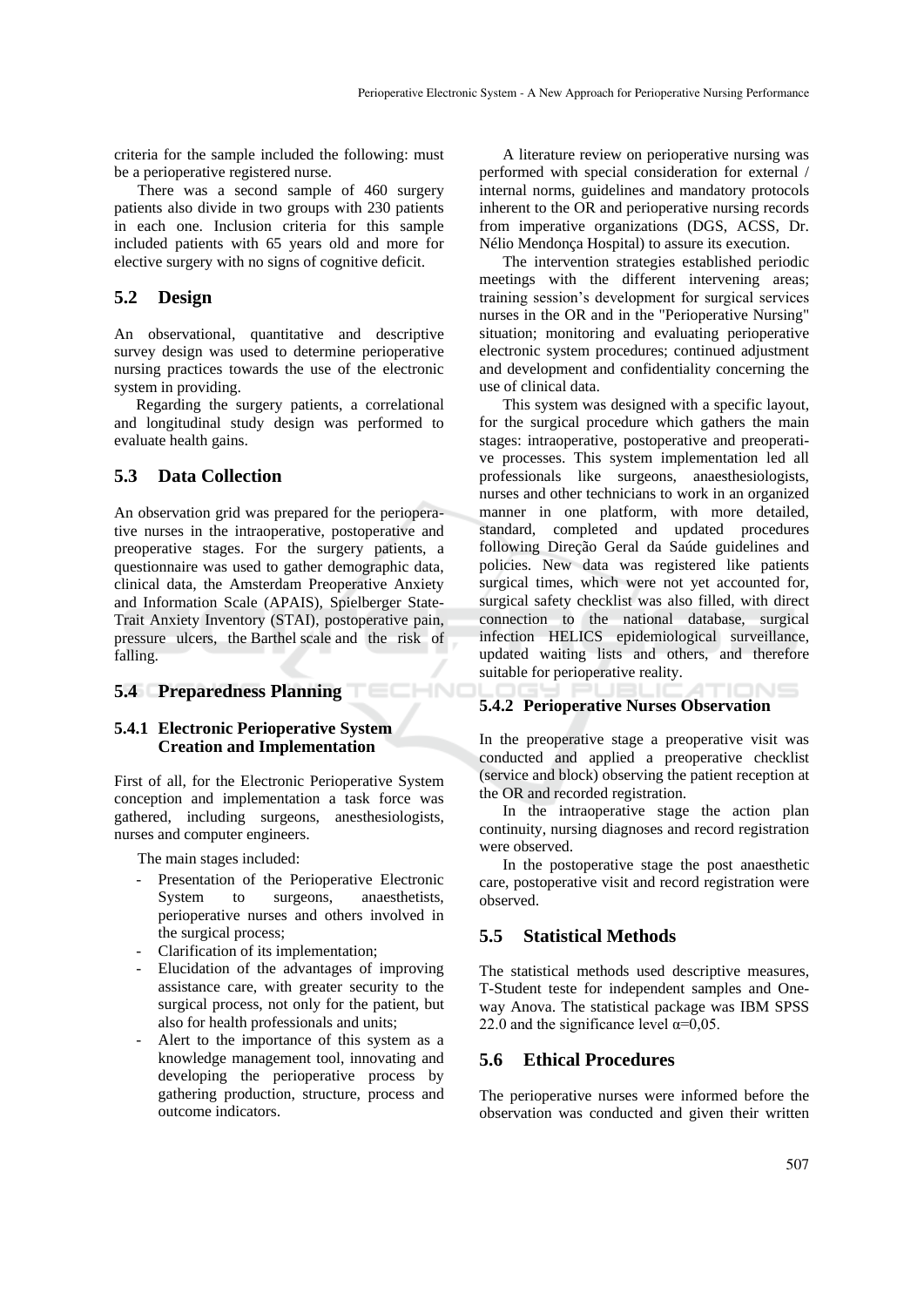and informed consent. To the surgery patients was assured anonymous participation and given their written and informed consent. They were also informed about the importance of the study.

### **6 FINDINGS**

The study principal results showed that before the perioperative electronic system implementation in the OR only 1,2 % of the nurses registered the preoperative visit and after its implementation 87,6 % of the nurses registered it.

In the intraoperative stage, before the perioperative electronic system implementation in the OR the nursing plan was registered by 62,7% nurses; there was no register about the security checklist and time indicators like the operative times. After the electronic system implementation the nursing plan was registered by 96,7% of the nurses, security checklist and operative times was recorded by 100%.

In the postoperative stage, before the perioperative electronic system implementation in the OR the acute pain monitoring was not registered and the register of the postoperative visit was recorded by only 4,8% of the nurses. After the electronic system implementation the acute pain monitoring and the postoperative visit was registered by 86,7% of the nurses.

Note that the register made before the electronic system was on paper.

The surgery patients were mostly women (1st group: 57,8%/ 2nd group: 63%) between 65 and 69 years old (1st group: 36,5%/ 2nd group: 30%). The surgery performed was manly major (1st group: 70%/ 2nd group: 78,7%) with general anaesthetic (1st group: 58,7%/ 2nd group: 59,1%). The medium time of surgery was 2 hours and 58 minutes in the first group. In the second group was 3h and 2 minutes.

The different patient features assessed exhibited that after the implementation of the perioperative electronic system the anxiety levels (1st group: 13,72/ 2nd group: 10,97) monitored and the falling risk (1st group: 57,0%/ 2nd group: 48,3%) were lower than before (p-value  $\langle 0,05 \rangle$ ). The pain level observed in the preoperative stage (1st group: 2,66/ 2nd group: 1,19), intraoperative stage (1st group: 2,05/ 2nd group: 0,72) and postoperative stage (1st group: 4,5/ 2nd group: 0,45) were inferior too (pvalue  $\langle 0.05 \rangle$ .

## **7 DISCUSSION**

The purpose of this study was to develop and implement a perioperative electronic system at Dr. Nélio Mendonça Hospital OR. The records in paper form were now computerized. By assessing health gains through the application of a dynamic and holistic model created for surgery patient features and perioperative nursing practices the results indicate that the perioperative electronic system was beneficial to the nurses and to the surgery patients. The new registry units interdisciplinary in the perioperative period was achieved like recorded operative times, which were not counted in the patients, surgical safety checklist application, direct link to the national database, epidemiological surveillance of surgical site infection HELICS-Surgical Site Infection, updated waiting lists and others.

Perioperative nursing practices included preoperative visit, hospitalization, intraoperative interventions, postoperative visit, monitoring of postoperative acute pain and anxiety levels which were lower than before implementing the perioperative electronic system.

With the reorganization and compilation of various components and instruments, professionals cooperated by resolving many problems, never discussed before, and that, in a way, converged for the quality assurance and safety of perioperative care conditions, for all the intervenient.

# **8 CONCLUSION**

Perioperative care is complex and involves multiple interconnected subsystems which are a microcosm of the hospital. Delayed starts, prolonged cases and overtime are common. Surgical procedures are major drivers of patient morbidity, mortality, satisfaction, and overall hospital costs and profitability. These challenges in perioperative and surgical care are overwhelming. To fulfill the promise of new informatics and technology approaches, a dramatic change is needed in how technology is designed, deployed, and supported within the perioperative environment. Technology that is designed expressly for and adequately tailored to the demands of the perioperative care process and requirements will result in optimal clinical adoption and outcomes. New digital equipment can decrease surgery time and created a safer environment for both patients and staff members. Through the design